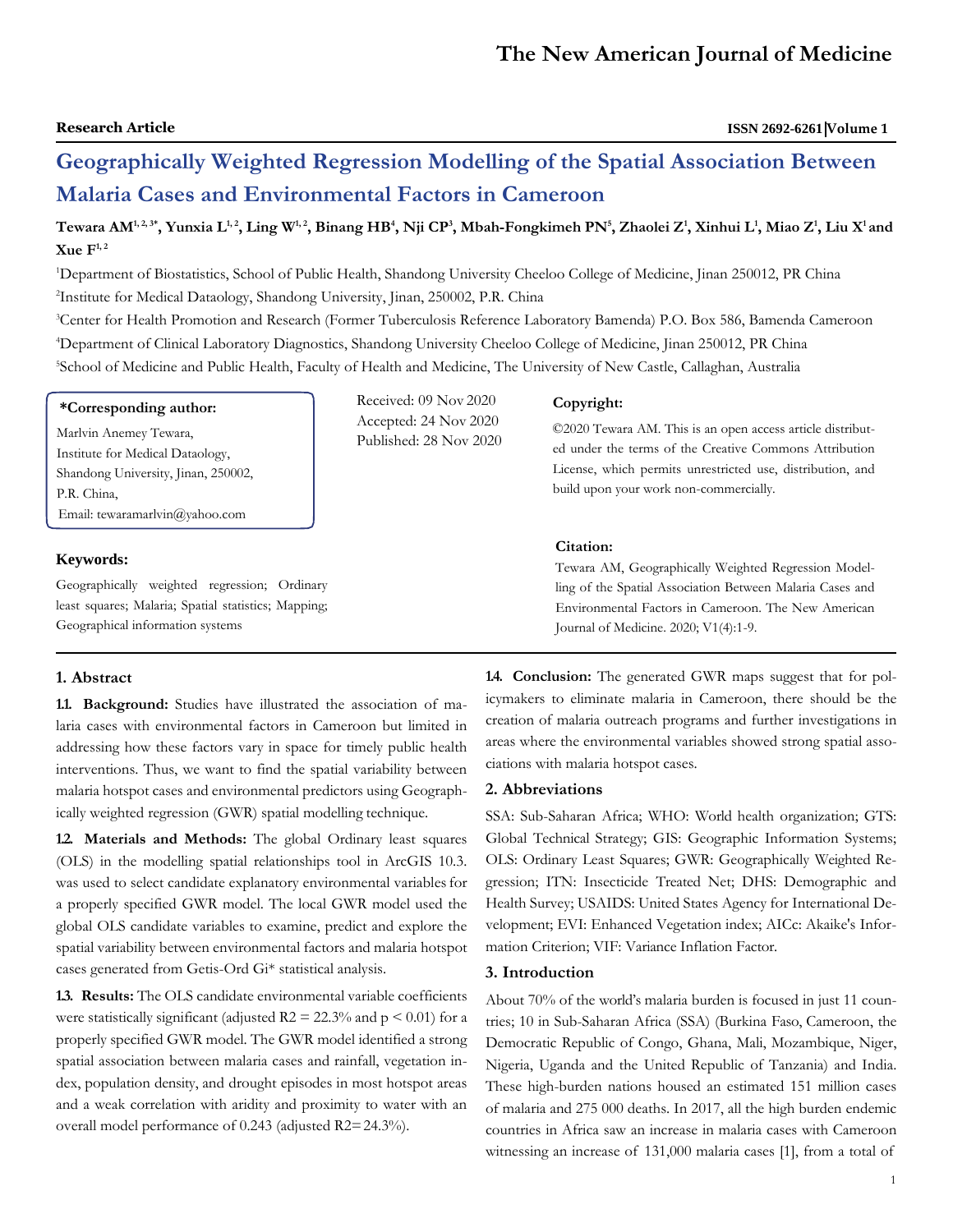1,618,738 confirmed cases reported in health facilities and communities in 2016 [2]. The epidemiological transmission of malaria in Cameroon is high (> 1 case per 1000 population) in about 71% (16.6 million people) and low (0–1 case per 1000 population) in about 29% (6.8 million) in people of all sexes and age groups with children less than five at greater risk of the disease [2]. In 2014, the morbidity of malaria in Cameroon was 30% in children and 18% in Adults [3]. The government of Cameroon and partners have been combating malaria through the creation of national intervention programs including the distribution of free insecticide-treated nets (ITN) that was established in 2011 to populations at high risk, provision of sulfadoxine-pyrimethamine drugs to pregnant woman, parasitological screening of suspected malaria cases, and the application of other WHO standard treatments [3,4]. The socio-economic and environmental challenges posed by the malaria disease to Africa countries is a global concern. The WHO's Global Technical Strategy (GTS) for Malaria 2016- 2030 has been developed with the aim of helping countries reduce the human suffering caused by the disease. Adopted by the World Health Assembly in May 2015, the strategy provides comprehensive technical guidance to countries and development partners for 15 years, emphasizing the importance of scaling up malaria responses and moving towards elimination. It also highlights the urgent need to increase investments across all interventions – including preventive measures, diagnostic testing, treatment and disease surveillance – as well as in harnessing innovation and expanding research [5]. Intensifying investments in malaria research by endemic SSA is a key to attaining the GTS targets and eradicating the disease from the SSA geolocations.

The application of spatial statistical methods to geolocational health data research has enabled complex scenarios of the malaria disease to be visualized through the creation of spatial maps within the Geographical information systems (GIS) technology [6-11]. The study of the spatial variation between disease outcomes and associative socioeconomic or environmental factors using the GIS has greatly improved our understanding of these factors with the health outcome in question. Malaria has been reported to be associated with environmental and climatic factors such as rainfall, humidity, temperature [12,13] and understanding the behavior of these factors in space with the application of spatial regression statistics [14] will further improve on timely control measures and resource allocations.

Regression analyses are statistical techniques that allow for the modelling, examining, and exploring of spatial relationships, to better understand the factors behind observed spatial patterns and hotspots, and to predict outcomes based on that understanding [14]. Ordinary Least Squares regression (OLS) is a global regression method that provides a global model of the variable or process to be predicted or studied. It creates a single regression equation to represent that process. Geographically Weighted Regression (GWR) is a local spatial regression method that allows the relationships to be modelled to vary across the study area by fitting a regression equation toevery

feature in the dataset using candidate explanatory variables from the OLS. It is a local form of linear regression used to model spatially varying relationships. GWR statistical modelling technique has been applied to a range of malaria studies: Hasyim [15], used the GWR to find the spatial association between malaria cases and environmental factors in South Sumatra, Indonesia where altitude, distance from forest and rainfall were associated with malaria, Moise [16], in the seasonal and geographic variation of pediatric malaria in Burundi, identified the spatial variation between monthly rainfall and malaria prevalence. The GWR spatial modelling technique has been a powerful tool in the understanding of malaria prevention and the spatial variability of malaria cases and environmental factors [15-18]. Its application has been valuable in the understanding of other infectious diseases such as the spatial association between dengue fever, and socioeconomic and environmental determinants [19,20]. Also, GWR has been applied in other health outcomes and social science studies including cancer events [21], mental depression [22], fire events [23], hospital accessibility study [24], alcohol and violence [25] and real estate housing crisis [26].

Massoda [27], compared malaria survey programs in different ecological zones in Cameroon and recommended on the needs of intervention programs during high transmission rainy seasons. Furthermore, Tewara [28], in a recent study on small area spatial statistical analysis of malaria clusters and hotspots in Cameroon, illustrated the linear association between malaria cases and environmental factors using the Pearson correlation statistics [29] but didn't demonstrate any spatial variability that would become the main aim of this study. The specific objective of this study is to find the spatial variability between malaria hotspot cases and environmental predictors using the GWR spatial modelling technique.

### **4. Materials and Methods**

# **4.1. Data Source**

Data for this study was obtained from the demographic and health survey (DHS) program website (https://dhsprogram.com) funded by the United States Agency for International Developments (US-AID) following a written administrative clearance [30]. The DHS program has been described elsewhere [28]. Households are grouped as either an urban (city block or apartment building) or rural (village or group of villages) cluster points (figure 1) and displaced a distance up to 2 km for urban-city clusters and 5 km for rural clusters due to confidentiality. For this study, points data for the Cameroon malaria survey was obtained from the DHS spatial data repository site [31]. The malaria survey data for 2015 was linked with environmental covariates data; Enhanced Vegetation Index (EVI), rainfall, drought episodes, population density, aridity, proximity to water, and analyzed using the ArcGIS 10.3 (ESRI, Redlands, California, USA) software.

#### **4.2. Malaria and Environmental Data Description**

The WHO recommends that all cases of suspected malaria should be confirmed using parasite-based diagnostic testing (either micros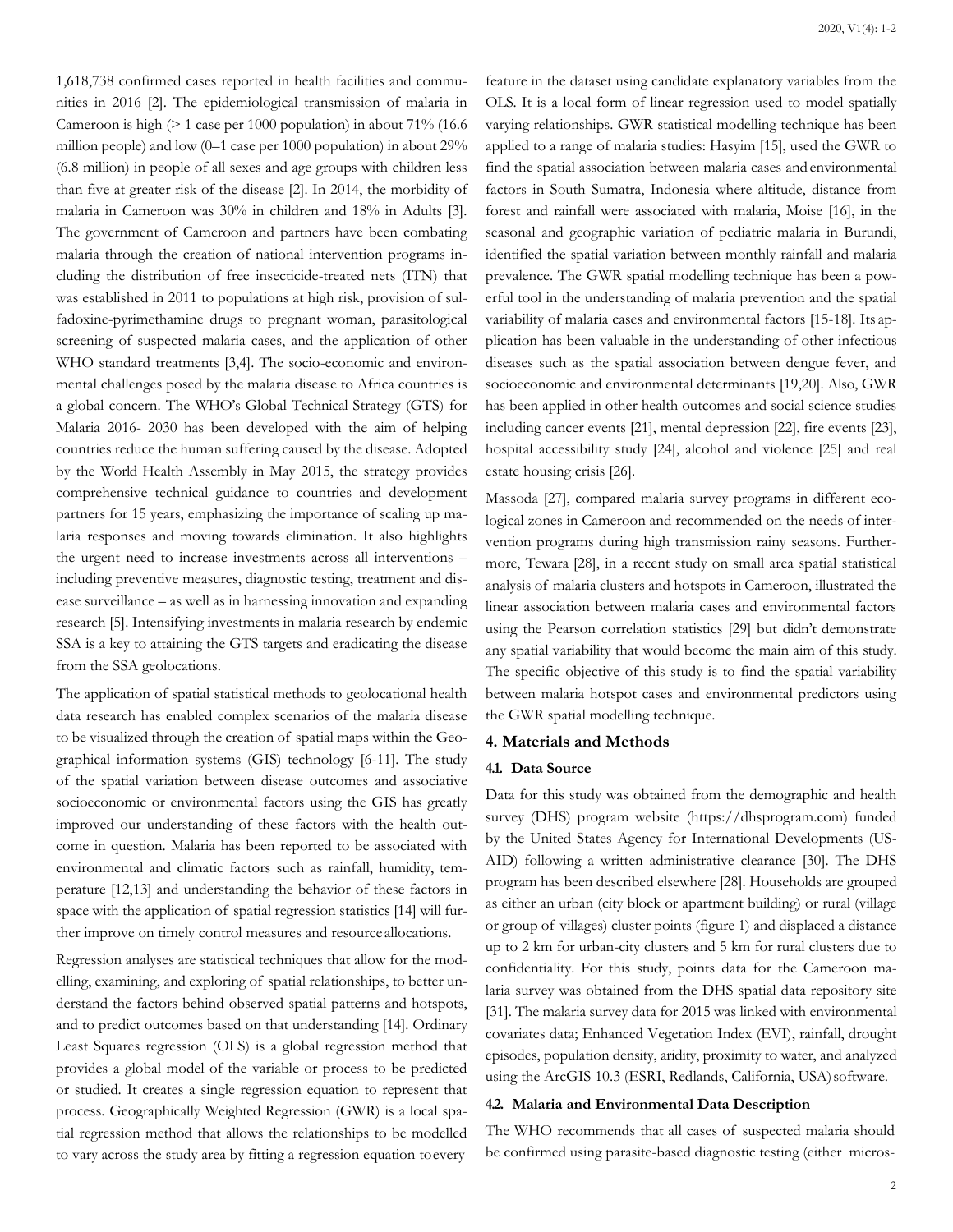copy or rapid diagnostic test) before administering treatment. Thus, malaria cases were confirmed based on both rapid diagnostic tests and on laboratory analysis. A clinical case was defined as a malaria-attributable febrile episode (body temperature in excess of 37.5 °C), accompanied by headaches, nausea, excess sweating and/or fatigue censored by a 30-day window [6,27]. Since the households are the

variables to be analyzed, a malaria year as described in this study, is the average number of people per year who show clinical symptoms of Plasmodium falciparum malaria within the cells whose centroid falls within a radius of 10 km (for rural points) or 2 km (for ur- ban points) [28]. The environmental covariates data set used for this study are described in table 1.



**Figure 1:** DHS household survey cluster points.

**Table 1:** Covariates data used for this study

| <b>Variable</b>           | Units                                                                                             | <b>Description</b>                                                                                                                                                                                                                                   | <b>Resolution</b> | Data source       |
|---------------------------|---------------------------------------------------------------------------------------------------|------------------------------------------------------------------------------------------------------------------------------------------------------------------------------------------------------------------------------------------------------|-------------------|-------------------|
| <b>Population density</b> | Number of people                                                                                  | The average number of people in the cells whose<br>centroid falls within a radius of 10 $km^*$ or 2 $km^*$ .                                                                                                                                         | 2.5 minutes       | $\left[32\right]$ |
| <b>Aridity</b>            | Aridity Index between 0.01 (Hyper-<br>Arid) and 0.99 (Humid)                                      | The average aridity index of the cells whose centroid<br>falls within a radius of 10 $km^*$ or 2 $km^*$ .                                                                                                                                            | Unspecified       | $[33]$            |
| Drought episodes          | Individual classes between 1 (Low<br>Drought) and 10 (High Drought                                | The average of the drought episodes indices of the cells<br>whose centroid falls within a radius of 10 km <sup>#</sup> or 2 km <sup>*</sup> .                                                                                                        | Unspecified       | [34]              |
| <b>EVI</b> year           | (least)<br>value<br>EVI<br>between<br>$\overline{0}$<br>10000<br>and<br>vegetation)<br>vegetation | The EVI was calculated by measuring the density of<br>(Most green leaves in the near-infrared and visible bands and Unspecified<br>(Most describe as the average EVI of the cells whose centroid<br>falls within a radius of 10 $km^*$ or 2 $km^*$ . |                   | $\left[35\right]$ |
| <b>Proximity to water</b> | <b>Meters</b>                                                                                     | Straight-line distance to the nearest major water body.<br>Based on the World Vector Shorelines, CIA World Data 1:1,000,000<br>Bank II, and Atlas of the Cryosphere                                                                                  |                   | [36, 37]          |
| Rainfall                  | Millimeters per year                                                                              | The average rainfall of the cells whose centroid falls<br>within a radius of 10 $km^{\#}$ or 2 $km^*$ .                                                                                                                                              | 30 minutes        | [38, 39]          |

# rural points and \* urban points.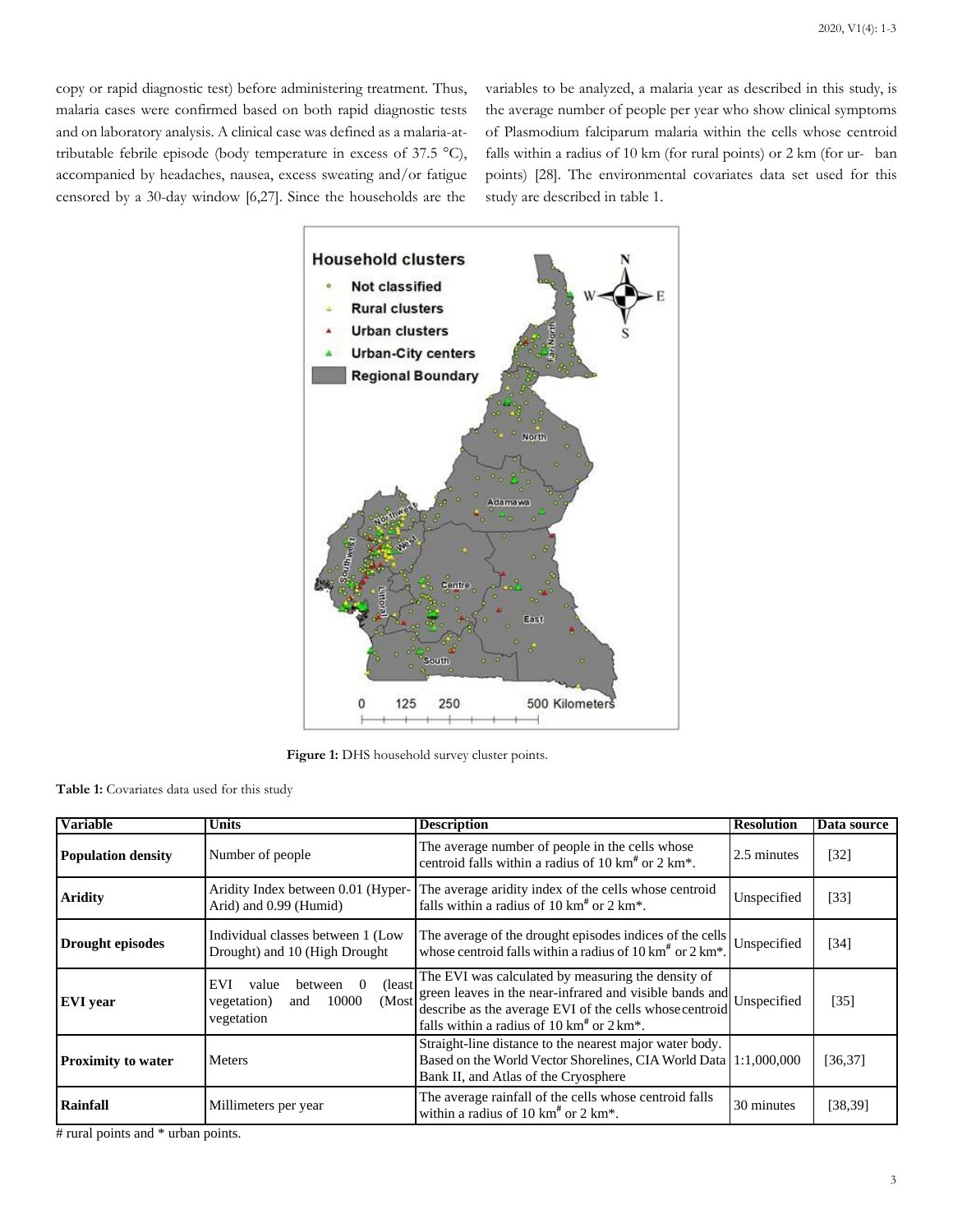#### **4.3. Ethical Approval**

Permission to use the data was obtained through a written request and subsequent approval from the DHS division of the USAID. During the DHS project, interviews and blood test analyses areconducted only if the respondent provides voluntary informed consent. Written informed consent was obtained from all participants.

#### **4.4. Statistical Analysis**

**4.4.1 Getis-Ord Gi\* statistics:** The Getis-Ord Gi\* statistics is a local statistic that allows us to discover new locations with significant clusters of hot and coldspots. It assesses each malaria household cluster (or feature) within the context of neighboring malaria households and compares the local situation to the global situation. The 2015 Malaria indicator survey data was analyzed for malaria hotspots.

The Getis-Ord Gi\* local statistics is given as:

$$
G_i^* = \frac{\sum_{i=1}^n w_{ij} x_j - \bar{X} \sum_{j=1}^n w_{ij}}{s \sqrt{\frac{\left[ n \sum_{j=1}^n w_{ij} - \left( \sum_{j=1}^n w_{ij} \right)^2 \right]}{n-1}}} \tag{1}
$$

Where  $x_i$  is the attribute value for feature *j*;  $w_{i,i}$  is the spatial weight between *i* and *j; n* is equal to the total number of features and:

$$
\overline{X} = \frac{\sum_{j=1}^{n} w_j}{n}
$$
\n
$$
S = \sqrt{\frac{\sum_{j=1}^{n} x^2_j}{n} - (\overline{X})^2}
$$
\n(2)

**4.4.2. Spatial regression analysis:** To investigate the spatial relationship between the distribution of malaria hotspots and environmental covariates, we used the regression analysis technique. The mathematical computation applied to the global OLS is given as;

$$
\gamma = \beta_0 + \sum_k \beta_k X_{ik} + \varepsilon_i \qquad (a)
$$

 $\gamma$  is the dependent or response variable for the observation *i* (the process to be predicted or understood), for example, the malaria hotspot cases,  $X_{\alpha}$  is the value of the independent or explanatory variable *kth* for *i* used to model or predict the dependent variables. The explanatory variables include: population density  $(X_1)$ , enhanced vegetation index  $(X_2)$ , rainfall  $(X_3)$ , aridity  $(X_4)$  drought episodes  $(X_5)$ , and proximity to water  $(X_6)$ .  $\beta_k$  is the regression coefficients for the variable *k* -they are values, one for each explanatory variable that represent the strength and type of relationship the explanatory vari- able has to the dependent variable.  $\beta_0$  is the regression intercept- it represents the expected value for the dependent variable if all the independent variables are zero. The residuals  $\varepsilon_i$ represent the potion of the dependent variable that isn't explained by the model[14].

The global OLS method is based on the use of only one equation (a) to explore the relationship between variables. To account for the spatial component of the OLS variables for a specified model, the GWR local regression model creates an equation (b) for each element of the dependent variable data set, in order to capture geographic variations [24]. The GWR model is computed as;

$$
\gamma = \beta_0 (u_i, v_i) + \sum_k \beta_k (u_i, v_i) X_{ik} + \varepsilon_i \qquad (b)
$$

where  $u_i$  and  $v_i$  represent the point coordinates of  $ith$  in space. Thus, the GWR equation (b) distinguishes that spatial variations in relationships might exist and provides a way in which they can be measured and this is based mainly in its spatial ability in a GIS environment with emphasis on the differences regarding space and local disaggregation of the local statistics as thoroughly illustrated by Fotheringham [40]. Although the GWR model can be advantageous in order to distinguish heterogeneity of the space itself, it also makes it easier to go from a global OLS perspective to a local analysis, thus obtaining a better grade of details and precision using the GIS environment [40]. Despite the better grade of details with the GWR model, some shortcomings of this technique include: it does not include spatial regime (dummy) variables, it does not include variables with little value variation, and some variables may be exhibiting a local multicollinearity making it hard for the model to be realized [41].

For this study, our regression models (OLS and GWR) was built using the modelling spatial relationship in ArcGIS. Multiple models were made using a set of candidate variables until selecting a model with high explanatory power, and that contained the six explanatory variables  $(X_1 \text{ to } X_6)$  relevant for a properly specified model with respect to malaria transmission [24]. A positive coefficient of an OLS candidate variable means the explanatory **X** variables and the response or dependent **Y** variables changed in the same direction and if the environmental risk factor increases, then the number of confirmed malaria cases will increase. Similarly, a negative coefficient means **X** and **Y** changed in reverse directions [15]. To have a properly specified GWR model, the generated OLS summary result of the model variables should pass a statistically significant six-test check (data pre-processing background analysis).

The GWR model was constructed using a default fixed distance as the kernel type and AICc (Akaike's Information Criterion) as the bandwidth method to find the optimal distance for better model performance. The GWR generates a map that was represented as raster surfaces for the model predictions (combined strength of the relationship amongst the variables used), residuals, local R squared (model significance), and coefficients (explaining the strength of the relationship between the dependent and explanatory variables) and an output table demonstrating the strength of adjusted  $R^2$  significance (from 0- 1).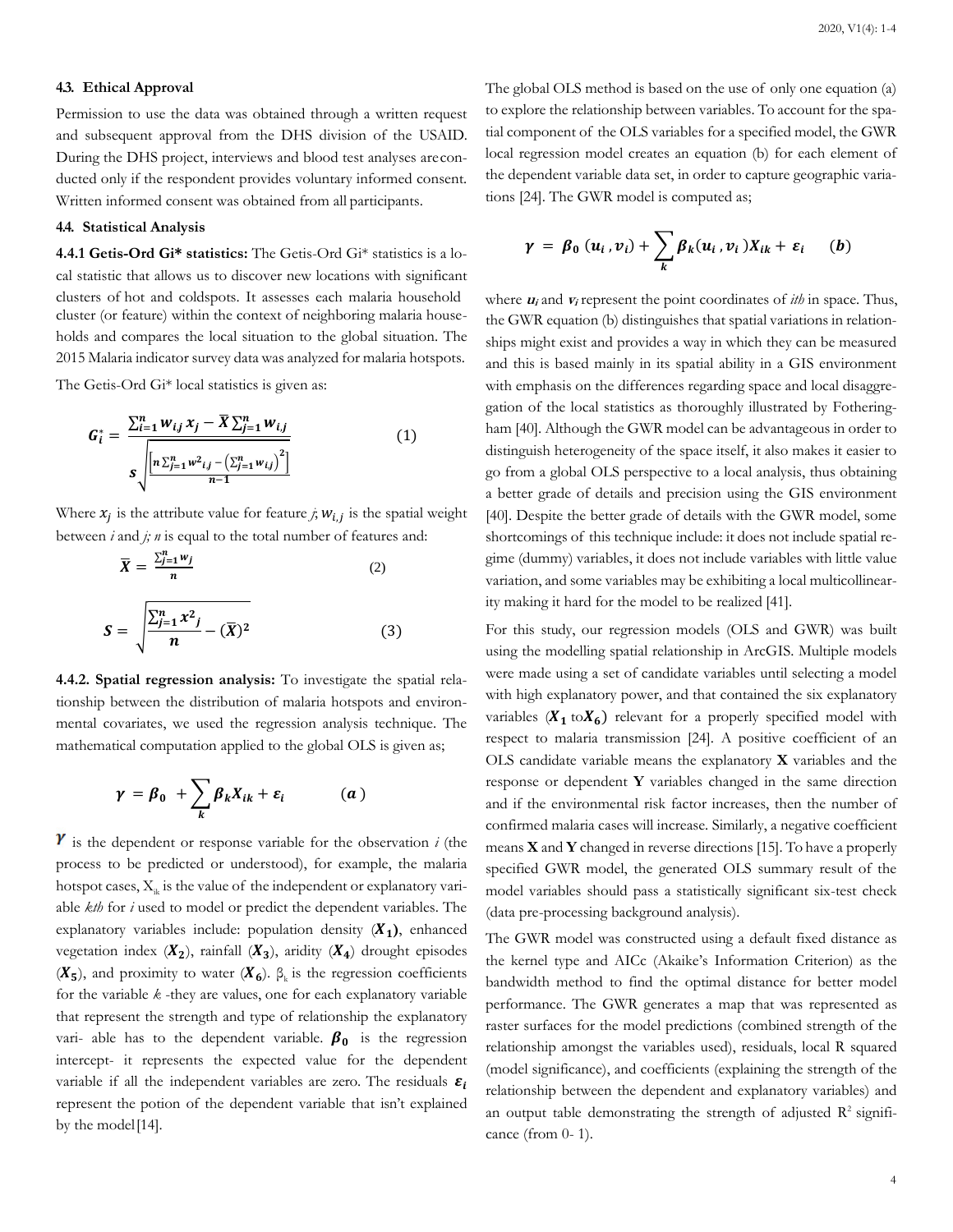#### **5. Results**

#### **5.1. Hotspot Analysis**

The analysis depicted that, there exist high malaria hotspots distribution in most areas (rural, urban, and urban-city centers) of the Northwest, Southwest, Littoral, Yaoundé, and Center regions and low hotspots location elsewhere, as shown in figure 2.

# **5.2. Ordinary Least Square (OLS)**

The OLS global regression illustrates the statistical significance of the model variables and feasibility to be used in specifying the GWR model. The result demonstrated that two of the explanatory variable coefficients (aridity and proximity to water) had a negative relationship (negative sign) with the dependent variable, while all the other

explanatory variables had a positive relationship with the dependent variable (table 2). The adjusted R-squared for the OLS performance is 22.3 % (table 3).

# **5.3. Geographically Weighted Regression (GWR)**

In the current study, the GWR produces maps for each coefficient of the spatial association between the dependent and each independent variable. The coefficients  $(\beta)$  of the population density( $X_1$ ), enhanced vegetation index  $(X_2)$ , rainfall  $(X_3)$  and drought episodes  $(X<sub>5</sub>)$  exhibit high (strong) correlation with malaria hotspots in most areas in the western portion of the country and few elsewhere, while aridity  $(X_4)$  and proximity to water  $(X_6)$  showed a weak association as exemplified in figure 3.



**Figure 2:** Map of malaria hotspots.

| Variable                  | Coefficient | <b>Std Error</b> | t-Statistic | Probability | <b>Robust SE</b> | Robust t    | Robust Pr   | VIF      |
|---------------------------|-------------|------------------|-------------|-------------|------------------|-------------|-------------|----------|
| <b>Intercept</b>          | -412.757664 | 126.9804         | $-3.250562$ | $0.001234*$ | 119.323296       | $-3.459154$ | $0.000597*$ |          |
| <b>Population density</b> | 0.017716    | 0.006601         | 2.683856    | $0.007486*$ | 0.00731          | 2.423448    | $0.015671*$ | 1.406656 |
| <b>Aridity</b>            | $-0.085866$ | 0.009752         | $-8.804637$ | $0.000000*$ | 0.014935         | $-5.749357$ | $0.000000*$ | 2.970344 |
| <b>Droughts episodes</b>  | 0.026051    | 0.008413         | 3.096489    | $0.002066*$ | 0.016161         | 1.611959    | 0.107536    | 1.295128 |
| <b>Enhanced</b>           | 0.108842    | 0.029597         | 3.677506    | $0.000270*$ | 0.067284         | 1.617653    | 0.106302    | 1.586277 |
| vegetation index          |             |                  |             |             |                  |             |             |          |
| <b>Proximity to water</b> | $-0.00129$  | 0.000575         | $-2.24251$  | $0.025297*$ | 0.000409         | $-3.152627$ | $0.001716*$ | 1.381426 |
| <b>Rainfall</b>           | 0.746337    | 0.084883         | 8.792495    | $0.000000*$ | 0.135624         | 5.502997    | $0.000000*$ | 3.2782   |

|  |  |  |  |  | Table 2: Summary of OLS Model Variables |
|--|--|--|--|--|-----------------------------------------|
|--|--|--|--|--|-----------------------------------------|

Note: \* An asterisk next to a number indicates a statistically significant p-value (p < 0.01) VIF (Variance Inflation Factor) checks for redundancy among explanatory variables.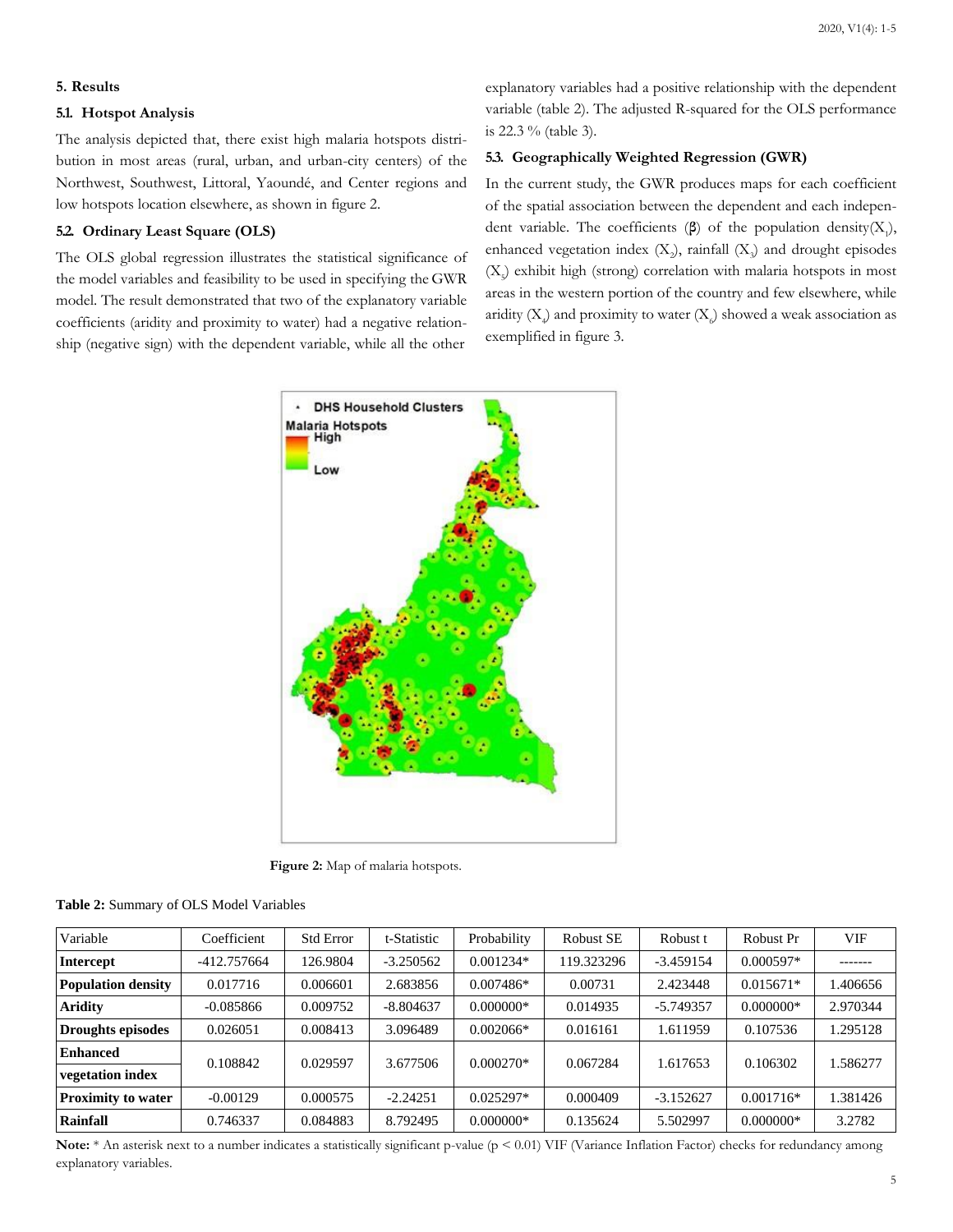

**Figure 3:** Distribution of GWR model coefficients showing the spatial relationship between malaria hotspot cases and explanatory variables.

The GWR output also produced a predicted malaria map, local Rsquared  $(R^2)$  and residuals. The local  $R^2$  in figure 4A shows that the model performance was high in regions of the western part of the country and some areas in the Central and Yaoundé DHS regions with a model performance of 0.243 (adjusted  $R^2 = 24.3\%$ , table 3). The predicted map (the combined strength of the relationship

amongst the variables used) showed high spatial association in areas of the Southwest, Northwest and the North regions; figure 4B, while the model residuals (areas not explained by the model) were seen in most parts in the South region; figure 4C.

The differences in model specification between OSL and GWR or how well the model has improved from the global OSL to the local GWR is summarized in table 3.



**Figure 4:** Map of GWR local R2(A), predicted malaria areas (B), and model residuals (C)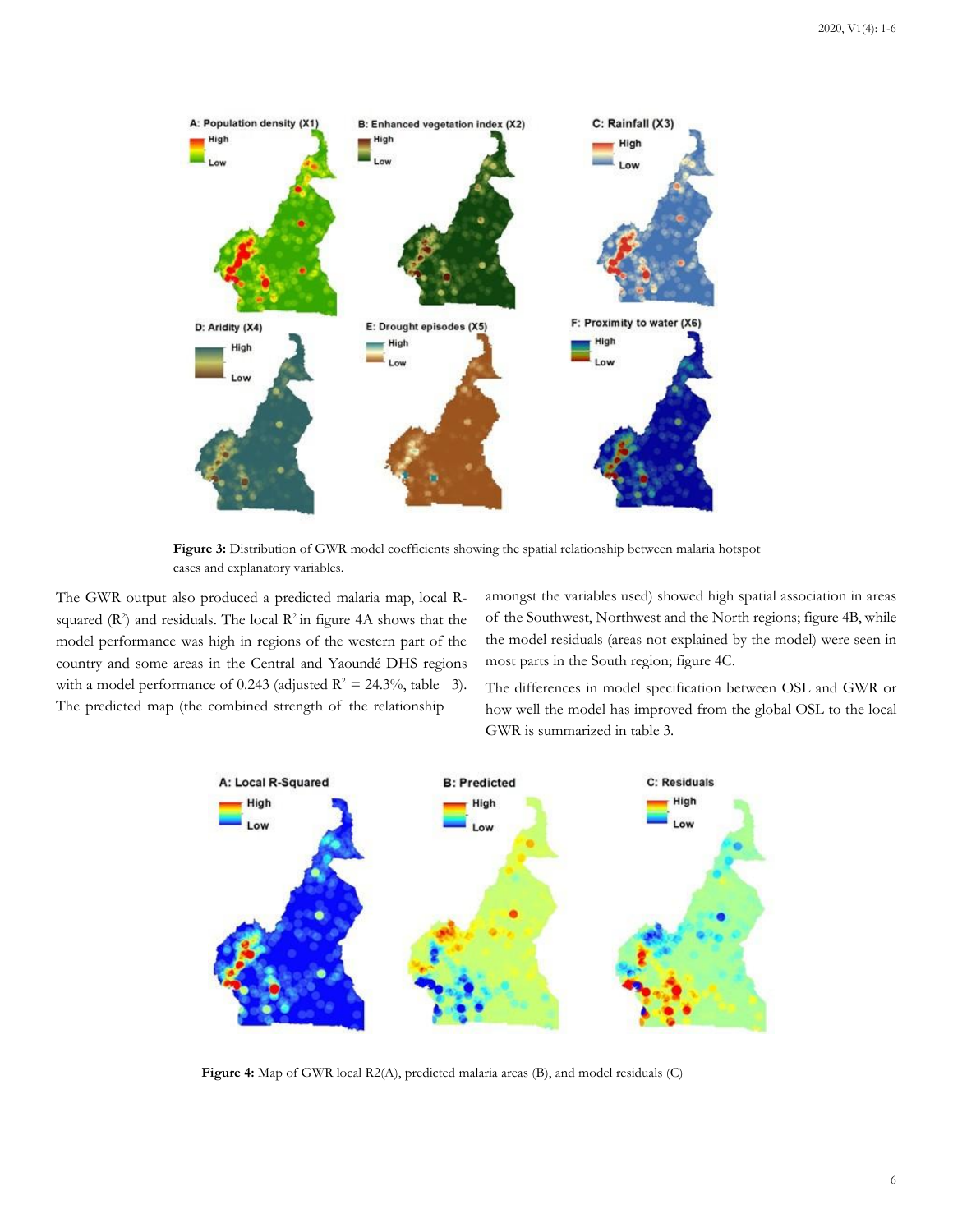**Table 3:** Comparison between OLS and GWR models

| Value          | <b>OLS</b> | <b>GWR</b> |
|----------------|------------|------------|
| $AICc*$        | 9400.7     | 9386.5     |
| Multiple $R^2$ | 0.231      | 0.252      |
| $R^2$ adjusted | 0.223      | 0.243      |

#### **6. Discussion**

Studies on the association of environmental factors with malaria cases in Cameroon have been illustrated [28,42]. In this study, we demonstrated the ability of the GWR technique as a facilitator tool to understand the spatial interaction of environmental factors with malaria hotspots. Though malaria clusters and hotspots have been reported in Cameroon [28], our analysis confirmed rural and urban-city centers of the Western, Littoral, and Central part of the country as targeted areas for further research and intervention programs.

For the model specification, the OLS model (table 2) illustrated that aridity and proximity to water had negative associations. For example, the negative coefficient for aridity in our model means the malaria cases decrease with lack of water since aridity is a deficiency of moisture probably due to the lack of rainfall while an increase in rainfall in a given rainy season in Cameroon will promote malaria cases and these periods can be targeted for malaria prevention programs since rainfall creates breeding sites for female *Anopheline* mosquitoes. This understanding can promote malaria prevention campaign such as getting rid of stagnant waters around habitable household clusters or discarding water cans to prevent the growth of malaria-causing mosquitoes. Moreover, filling up of potholes during the dry season in high-risk areas will help diminish the mosquito breeding sites. The Koenker statistics (background check-test for non-stationarity) was statistically significant  $(P< 0.01)$  and reflects that the relationships being modeled were consistent across the entire study area and thus nonstationary (except for drought episodes and EVI). Furthermore, the VIF values (< 7.5; table 2) indicates no redundancy among explanatory variables and hence no multicollinearity. The OLS model residuals were tested for clustering using the spatial autocorrelation (pre-analysis check) tool in ArcGIS as described elsewhere [43] and it indicated that the variables used were randomly distributed (no clustering). A statistically significant spatial autocorrelation in the model residuals would indicate that we neglected one or more key explanatory variables. This is a positive indicator of choosing a good model [44]. The Jarque-Bera Statistics was statistically significant ( $p \le 0.01$ ) indicating that our model predictions were biased (the residuals were not normally distributed); this may be due to the changing signs in some of the coefficients in the explanatory variable and thus causing variability. Although the test was biased, we proceeded to the GWR model because recent studies [15] have reported on spatial variations similar to our specified model variables and our main goal was to understand the behavior of these environmental variables with malaria cases for future research and intervention projects. The 22.3%

evaluation of the OLS model performance, indicates the explanatory variable coefficients were telling 22% of the spatial relationship story between the malaria cases and the environmental factors we were trying to model. This may seem low per the  $R^2$  range (0-100%) where higher R<sup>2</sup> values depict good model performance. Hasyim [15], in the spatial modelling of malaria cases associated with environmental factors in South Sumatra, Indonesia, had low  $R^2(6.2\%)$  variation of malaria incidences by environmental factors for the OLS model. Moise [16] also had low  $R^2 \approx 5\%$  in their OLS model variables in the seasonal and geographic variation of pediatric malaria in Burundi. This is to say that, the OLS model  $R^2$  varies with the explanatory variables under investigation and lower  $R<sup>2</sup>$  does not always signify poor model performance [14].

The local GWR model was built based on the validated variables from the global OLS model. A validated OLS can promote a global policy for malaria control programs where similar statistically significant environmental or climatic predictors could be targeted across many malaria-endemic countries while a validated spatial relationship with GWR is an appropriate method to initiate prevention programs in local systems or village level within endemic countries [15]. The GWR output coefficients maps (figure 3) indicated that population density, EVI, rainfall, and drought episodes had a strong spatial correlation or positive influence on malaria cases in our study locations. The strong correlations were seen in areas of the western part of Cameroon and few in the north. The population of these localities should be considered for malaria control programs in high transmission seasons in Cameroon. Whereas, aridity and proximity to water had a weak association in the above-cited locations meaning there was little or no spatial interdependence between these factors and malaria cases. The spatial variability ability of the GWR model is observed in figure 4A where the generated local  $\mathbb{R}^2$  illustrated areas with 24.3% of the model performance between the environmental factors and malaria cases. The high spatial interdependence observed in the Northwest, Southwest, Littoral, Douala, Central and Yaoundé DHS regions calls for effective malaria surveillance. Likewise, active control measures are needed in areas (East, Adamawa and North regions) with low spatial variability. The necessity for the creation of efficient malaria surveillance systems can further be demonstrat- ed from our predicted map (figure 4B) highlighting strong spatial variability in some household clusters of the Northwest, Southwest, Adamawa and North regions for which public health interventions should be prominent.

The GWR residuals (figure 4C) indicated that areas, where the model did not work, were common in the southern part of the country. This implies that our model was unable to explain the spatial variability story between malaria cases and environmental factors in the locations depicted by the GWR residuals. Though our model finds it difficult explaining the spatial interdependence in these areas, the over-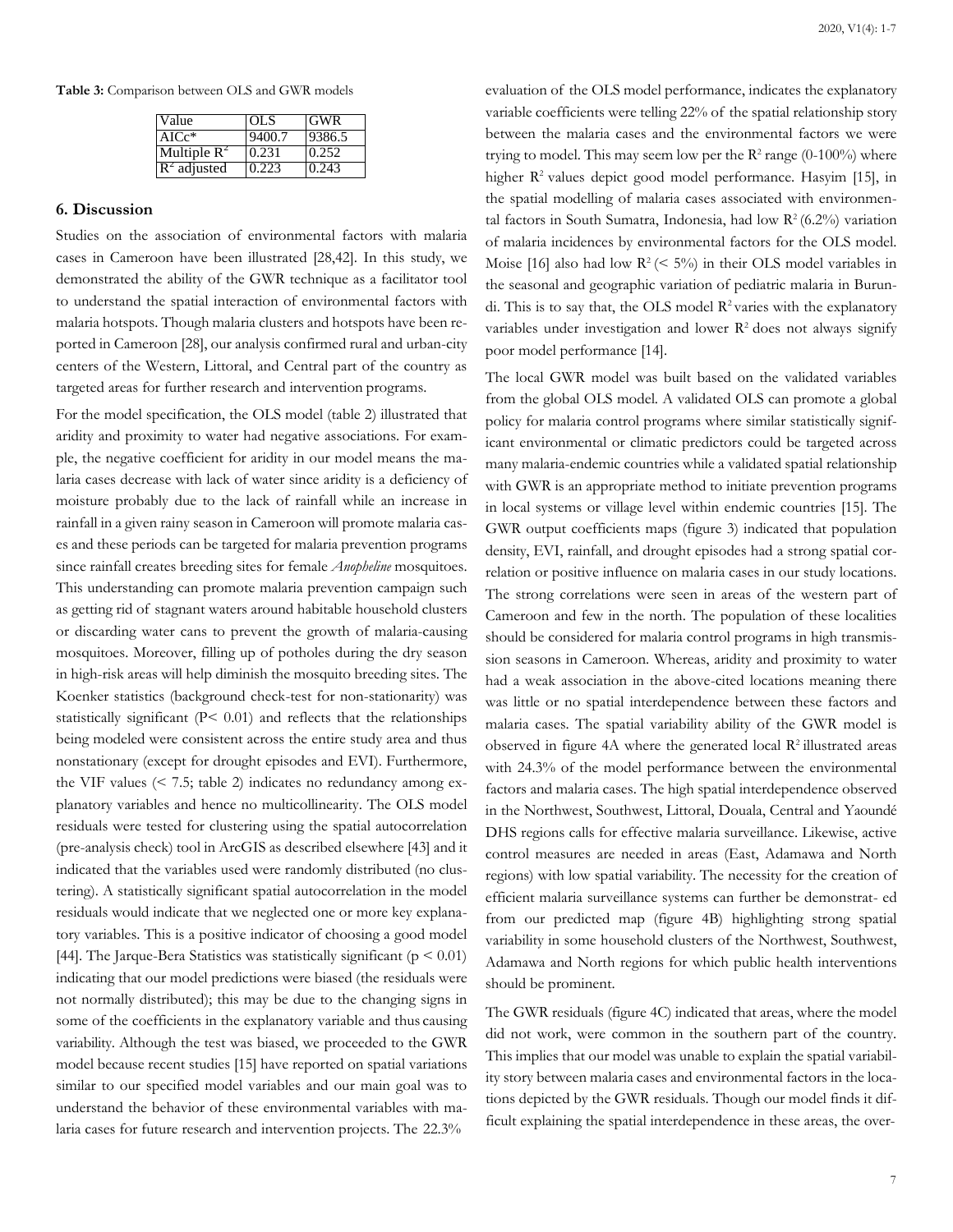all condition numbers from the attribute table output (background analysis verification) of the GWR indicates the model did not have a hard time solving; since the condition numbers from the explanatory environmental variables were < 30 (>30 would mean the model had difficulties solving the spatial relationships [44]. Furthermore, table 3 illustrated that the GWR improved our understanding of the spatial relationship between malaria cases and environmental factors from the OLS as the AICc and R<sup>2</sup> were lower and higher respectively. This signifies that the GWR is a better indicator for explaining spatial variability at the local level [15,24].

We had the following limitations: Firstly, we used only the malaria hotspot locations to specify our GWR model. This was because running the model on entire malaria cases location for the whole country would have missed key explanatory variables. Moreover, this will help cut down on resources allocation by targeting vulnerable hotspot communities. Secondly, our OLS model was biased and failed to pass the six tests check at the level of the Jarque-Bera statistics that was significant (p< 0.01), indicating our explanatory predictors were not normally distributed in some locations. Thirdly, our model did not include other key environmental variables such as temperature and humidity and socioeconomic predictors for which data were limited or not available. Fourthly, due to the shortcomings of the ArcGIS software in controlling model parameters leading to estimation biases with the GWR technique, our analysis needs to be tested with other clear statistical packages such as the R software. Furtherinvestigations for practically available data for other key environmental and socioeconomic predictors are required to provide detailed spatial variability coverage for the malaria disease in Cameroon. Though our study had some remits, it has demonstrated for the first time, a rigorous understanding of the spatial interdependence between malaria cases and environmental risk factors and has provided new insights into the malaria disease in space at the local level in Cameroon by applying the GWR spatial modelling technique that was limited in most studies. Moreover, the methods in this study can be used to study other health outcomes in Cameroon that have been applied in available literature in other countries [17,22,24].

### **7. Conclusions**

This study demonstrated that rainfall, EVI, drought episodes, and population density had a strong spatial association with malaria distribution and could be targeted as important risk predictors for control programs at the local level in Cameroon. Given the greater availability of spatial data [31] and desktop GIS packages and statistical techniques, the challenges faced in the malaria disease investigation will be improved in the future. The generated GWR maps suggest that for policymakers to eliminate malaria by 2030, there should be the creation of outreach programs that will target malaria hotspot locations and carry out further investigations in areas where the environmental variables showed strong spatial associations with malaria cases.

#### **References**

- 1. WHO; High burden to high impact: A targeted malaria response. 2019.
- 2. WHO Cameroon. 2018.
- 3. Ministry of Public Health. Sectorial health strategic plan 2001–2015. 2019.
- 4. Institut National de la Statistique INS/Cameroun and ICF. International. Enquête Démographique et de Santé et à Indicateurs Multiples du Cameroun 2011. 2019.
- 5. World Health Organization, Global Malaria Programme. Global technical strategy for malaria, 2016-2030, 2015 [accessed 19 March 2019]
- 6. [Bhatt S, Weiss DJ, Cameron E, Bisanzio D, Mappin B, Dalrymple U, et](https://pubmed.ncbi.nlm.nih.gov/26375008/) al. The effect of malaria control on Plasmodium falciparum in Afric[a](https://pubmed.ncbi.nlm.nih.gov/26375008/) [between 2000 and 2015. Nature. 2015; 526:](https://pubmed.ncbi.nlm.nih.gov/26375008/) 207–11.
- 7. Gemperli A, Sogoba [N, Fondjo](https://pubmed.ncbi.nlm.nih.gov/16827704/) E, Mabaso M, Bagayoko M, Briet OJ[T,](https://pubmed.ncbi.nlm.nih.gov/16827704/) et al. Mapping malaria transmission in West and Central Africa. Tro[p](https://pubmed.ncbi.nlm.nih.gov/16827704/) [Med Int Health. 2006;](https://pubmed.ncbi.nlm.nih.gov/16827704/) 11:1032–46.
- 8. [Gething PW, Casey DC, Weiss DJ, Bisanzio D, Bhatt S, Cameron E, et](https://pubmed.ncbi.nlm.nih.gov/27723434/) al. Mapping Plasmodium falciparum Mortality in Africa between 199[0](https://pubmed.ncbi.nlm.nih.gov/27723434/) [and 2015. N Engl J Med. 2016; 375:](https://pubmed.ncbi.nlm.nih.gov/27723434/) 2435–45.
- 9. [Omumbo JA, Noor AM, Fall IS, Snow RW. How Well Are Malaria](https://www.ncbi.nlm.nih.gov/pmc/articles/PMC3543450/) Maps Used to Design and Finance Malaria Control in Africa? PLo[S](https://www.ncbi.nlm.nih.gov/pmc/articles/PMC3543450/) [One. 2013; 8:](https://www.ncbi.nlm.nih.gov/pmc/articles/PMC3543450/) e53198.
- 10. [Booman M, Durrheim DN, Grange KL, Martin C, Mabuza AM, Zitha](https://pubmed.ncbi.nlm.nih.gov/11196490/) A, et al. Using a geographical information system to plan a malaria con[trol programme in South Africa. Bull World Health Organ. 2000; 78:](https://pubmed.ncbi.nlm.nih.gov/11196490/) 1438-44.
- 11. [Dalrymple U, Mappin B, Gething PW. Malaria mapping: understand](https://bmcmedicine.biomedcentral.com/articles/10.1186/s12916-015-0372-x)ing the global endemicity of falciparum and vivax malaria. BMC Me[d.](https://bmcmedicine.biomedcentral.com/articles/10.1186/s12916-015-0372-x) [2015; 13:140.](https://bmcmedicine.biomedcentral.com/articles/10.1186/s12916-015-0372-x)
- 12. [Moukam Kakmeni FM, Guimapi RYA, Ndjomatchoua FT, Pedro SA,](https://pubmed.ncbi.nlm.nih.gov/29338736/) Mutunga J, Tonnang HEZ. Spatial panorama of malaria prevalence i[n](https://pubmed.ncbi.nlm.nih.gov/29338736/) [Africa under climate change and interventions scenarios. Int J Health](https://pubmed.ncbi.nlm.nih.gov/29338736/) Geogr. 2018; 17: 2.
- 13. Efe SI, Ojoh CO. Climate Variation and Malaria [Prevalence](https://m.scirp.org/papers/27584) in Warri [Metropolis. ACS. 2013; 3: 132](https://m.scirp.org/papers/27584)–40.
- 14. [Regression analysis basics. \[accessed 13](http://resources.esri.com/help/9.3/ArcGISDesktop/com/Gp_ToolRef/Spatial_Statistics_toolbox/regression_analysis_basics.htm) April2019]
- 15. [Hasyim H, Nursafingi A, Haque U, Montag D, Groneberg DA, Dhimal](https://malariajournal.biomedcentral.com/articles/10.1186/s12936-018-2230-8) M, et al. Spatial modelling of malaria cases associated with environmen[tal factors in South Sumatra, Indonesia. Malar J. 2018; 17:](https://malariajournal.biomedcentral.com/articles/10.1186/s12936-018-2230-8) 87.
- 16. [Moise I, Roy S, Nkengurutse D, Ndikubagenzi J. Seasonal and Geo](https://pubmed.ncbi.nlm.nih.gov/27092518/)graphic Variation of Pediatric Malaria in Burundi: 2011 to 2012. Int [J](https://pubmed.ncbi.nlm.nih.gov/27092518/) [Environ Res Public Health. 2016; 13:](https://pubmed.ncbi.nlm.nih.gov/27092518/) 425.
- 17. Rusk A, Highfield L, [Wilkerson](https://pubmed.ncbi.nlm.nih.gov/27871303/) JM, Harrell M, Obala A, Amick B. Geographically-weighted regression of knowledge and behaviour determi[nants to anti-malarial recommending and dispensing practice among](https://pubmed.ncbi.nlm.nih.gov/27871303/) medicine retailers in western Kenya: capacitating targeted intervention[s.](https://pubmed.ncbi.nlm.nih.gov/27871303/) [Malar J. 2016; 15:](https://pubmed.ncbi.nlm.nih.gov/27871303/) 562.
- 18. [Ehlkes L, Krefis A, Kreuels B, Krumkamp R, Adjei](https://pubmed.ncbi.nlm.nih.gov/25270342/) O, Ayim-Akonor [M, et al. Geographically weighted regression of land cover determi-](https://pubmed.ncbi.nlm.nih.gov/25270342/)